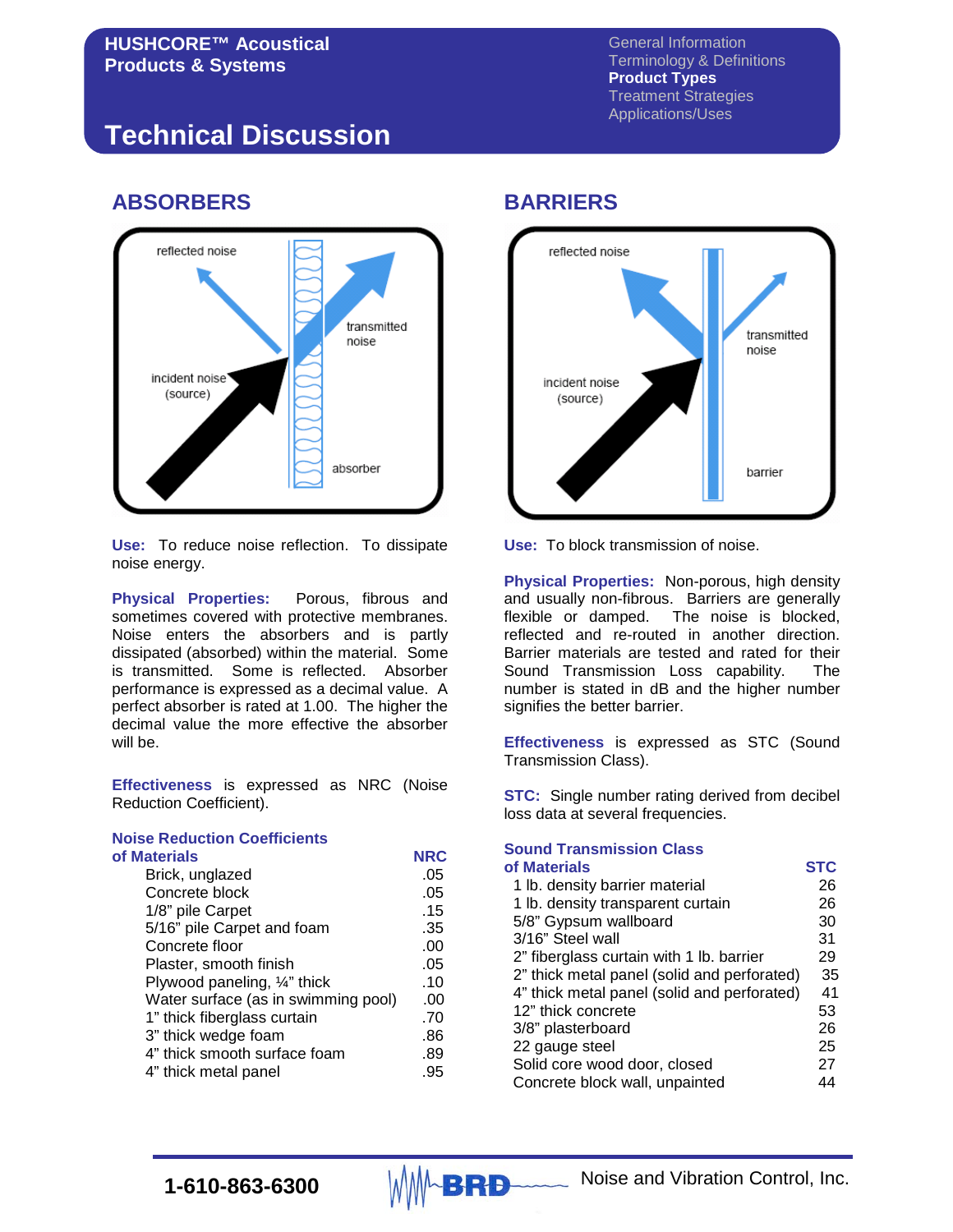General Information Terminology & Definitions **Product Types** Treatment Strategies Applications/Uses

# **Technical Discussion**

# **COMPOSITES**



**Use:** To block the transmission of noise and reduce reflections from the barrier.

**Physical Properties:** Consists usually of a layer of porous material and a layer of dense material. The composite material will have a performance capability as an absorber and as a barrier. Septum barriers are sandwiched between two absorber layers.

**Effectiveness** is a combination of STC and NRC ratings.

## **DECOUPLED COMPOSITES**



**Use:** To enhance the performance of the composite material when applied to the inside of an existing barrier. Decoupling creates an air space between the existing barrier and the septum composite barrier boosting transmission loss beyond what could be expected with direct attachment.

### **DAMPING**



**Use:** To reduce noise radiated from vibrating surfaces.

**Physical Properties:** Viscoelastic. Damping coatings take many forms. There are mastics fro spraying, troweling, etc., and there are tapes and sheets with pressure sensitive adhesive. Damping treatments are sometimes combined with absorbers.

**Effectiveness** is expressed as a "loss factor" which is the damping/stiffness ratio of a material.

### **DIFFUSION**



**Use:** To reflect sound waves off convexly curved or uneven surfaces for the purpose of evenly distributing and blending the sound over a broad area. In critical listening environments diffusion can eliminate sharp echoes without eliminating the sound by absorbing it.